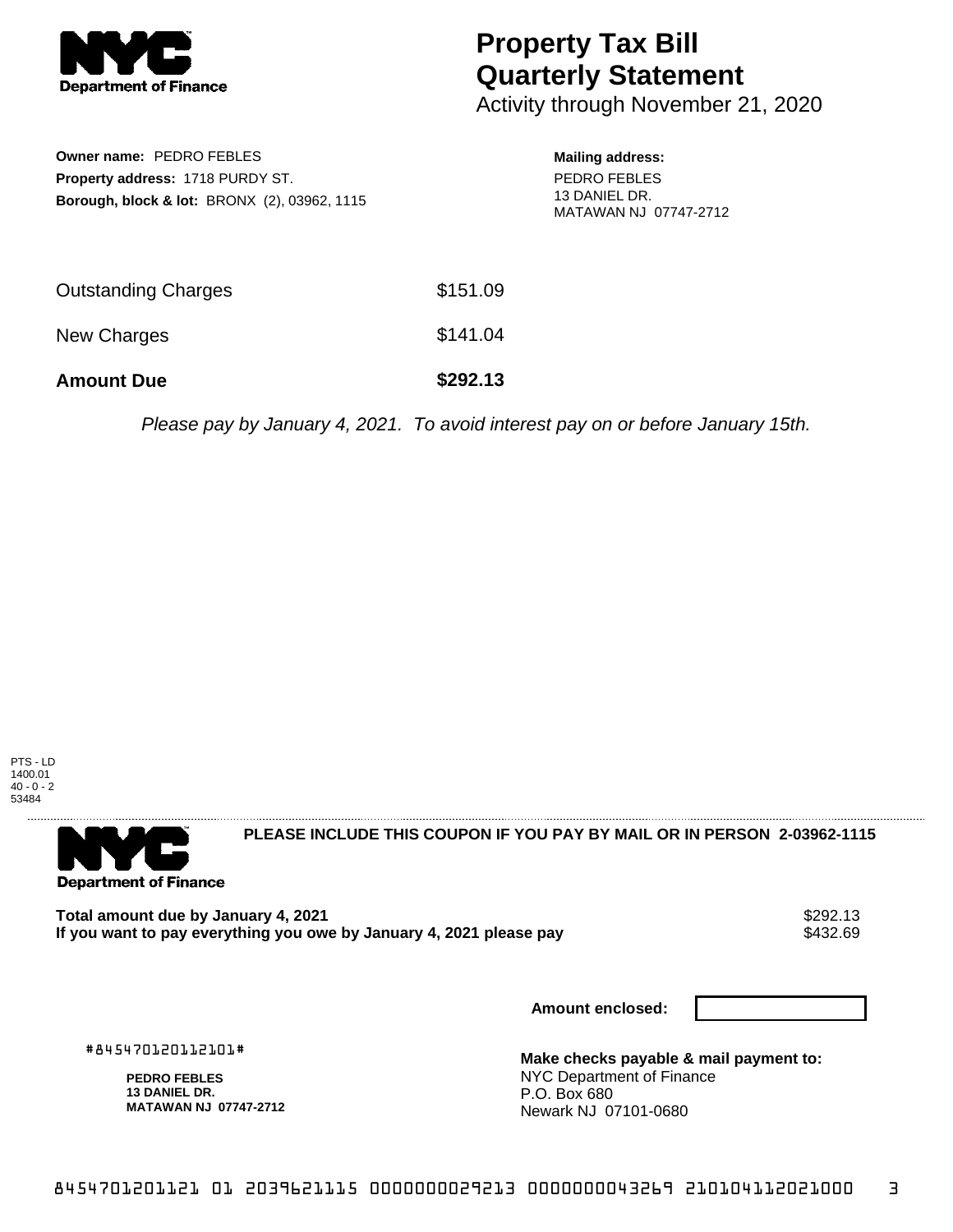

| <b>Billing Summary</b>                                                     | <b>Activity Date Due Date</b> |                    | Amount       |
|----------------------------------------------------------------------------|-------------------------------|--------------------|--------------|
| Outstanding charges including interest and payments                        |                               |                    | \$151.09     |
| <b>Finance-Property Tax</b>                                                |                               | 01/01/2021         | \$149.20     |
| <b>Adopted Tax Rate</b>                                                    |                               |                    | $$-8.16$     |
| <b>Total amount due</b>                                                    |                               |                    | \$292.13     |
| <b>Tax Year Charges Remaining</b>                                          | <b>Activity Date Due Date</b> |                    | Amount       |
| Finance-Property Tax                                                       |                               | 04/01/2021         | \$149.20     |
| <b>Adopted Tax Rate</b>                                                    |                               |                    | $$-8.16$     |
| Total tax year charges remaining                                           |                               |                    | \$141.04     |
| If you want to pay everything you owe by January 4, 2021 please pay        |                               | \$432.69           |              |
| If you pay everything you owe by January 4, 2021, you would save:          |                               | \$0.48             |              |
| How We Calculated Your Property Tax For July 1, 2020 Through June 30, 2021 |                               |                    |              |
|                                                                            |                               | Overall            |              |
| Tax class 2 - Residential More Than 10 Units                               |                               | <b>Tax Rate</b>    |              |
| Original tax rate billed                                                   |                               | 12.4730%           |              |
| New Tax rate                                                               |                               | 12.2670%           |              |
| <b>Estimated Market Value \$57,481</b>                                     |                               |                    |              |
|                                                                            |                               |                    | <b>Taxes</b> |
| <b>Billable Assessed Value</b>                                             |                               | \$24,312           |              |
| J-51 Alteration                                                            |                               | $-16,390.00$       |              |
| <b>Taxable Value</b>                                                       |                               | \$7,922 x 12.2670% |              |
| <b>Tax Before Abatements and STAR</b>                                      |                               | \$971.80           | \$971.80     |
| J51 Abatement                                                              |                               |                    | $$-391.32$   |
| Annual property tax                                                        |                               |                    | \$580.48     |
| Original property tax billed in June 2020                                  |                               |                    | \$596.80     |
| Change In Property Tax Bill Based On New Tax Rate                          |                               |                    | $$-16.32$    |

**NEW LAW:** To learn about Local Law 147, which requires residential buildings with three or more units to create a policy on smoking and share it with current and prospective tenants, visit www.nyc.gov/health/tobaccocontrol.

## **Home banking payment instructions:**

- 1. **Log** into your bank or online bill pay website.
- 2. **Add** the new payee: NYC DOF Property Tax. Enter your account number, which is your boro, block and lot, as it appears here: 2-03962-1115 . You may also need to enter the address for the Department of Finance. The address is P.O. Box 680, Newark NJ 07101-0680.
- 3. **Schedule** your online payment using your checking or savings account.

## **Did Your Mailing Address Change?**

If so, please visit us at **nyc.gov/changemailingaddress** or call **311.**

When you provide a check as payment, you authorize us either to use information from your check to make a one-time electronic fund transfer from your account or to process the payment as a check transaction.